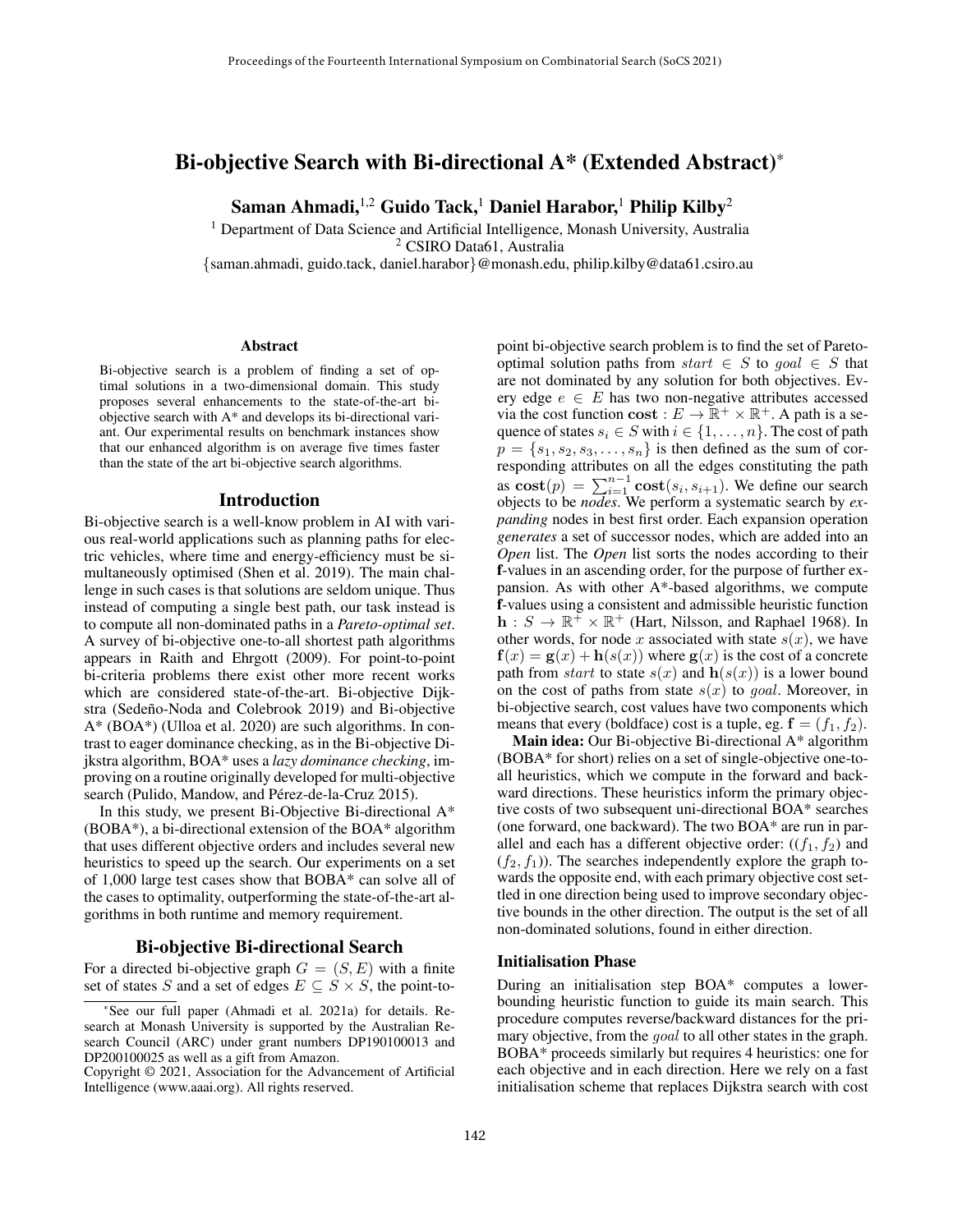

Figure 1: An example graph with cost on the edges

bounded A\* (Ahmadi et al. 2021b). For a further speedup we exploit already computed heuristic values. Thus, after completing a search in the one direction, the next cost-bounded search, in the opposite direction, can ignore as out-of-bound any states not expanded by the previous search.

#### Main Search

There are four main ingredients that allow BOBA\* to compute unique Pareto-optimal solutions more efficiently.

Early solution update: This strategy allows the search to identify non-dominated solutions before expanding the goal state. This is done by coupling nodes with a complementary shortest path. Consider Figure 1 where the forward BOA\* search expands nodes in  $(f_1, f_2)$  order; i.e.  $f_1$  is the primary cost,  $f_2$  is the secondary cost and the initial upper bounds are  $\overline{f_1}, \overline{f_2} = \infty$ . Before expanding start we exploit the heuristic function for the primary objective to identify an  $f_1$ -optimal complementary path with cost = (5,7). Since this solution is within the upper bounds we add  $start$  to the solution set and update the secondary upper bound  $\overline{f_2} = 7$ (the complementary path is extracted at the end by following stored backpointers). This strategy can be further improved by avoiding repeated expansion of states with only one nondominated path to goal (eg. states 3, 4, 5 would normally be expanded thrice). In this example BOBA\* expands only one node (resp. start) before it can return a unique Paretooptimal set with optimum costs  $\{(5, 7), (6, 6), (7, 5)\}.$ 

Secondary heuristic tuning: Each time we expand a node in one direction its primary objective cost can be propagated to improve the secondary bounds for the search in the opposite direction. For example, when the forward search expands start in Figure 1 it can immediately prune state (2) as its estimated secondary cost is not within the previously established bound; i.e.,  $f_2(2) = 2 + 5 \nless 7$ . Notice that state (3) is now no longer reachable via its cost-optimum path, originally via state (2). When the forward search eventually picks state (3) from *Open*, we compare the achieved  $f_1$  cost to the  $f_1$  lower-bound estimate of state (3) and notice it is larger. This information can now be propagated so as to better inform the search in the opposite direction. In other words, we raise the secondary objective cost, from start to state (3). After this update, the backward search can potentially avoid redundant expansion of state (3) depending on its secondary upper bound  $f_1$  (as it runs in  $(f_2, f_1)$  order).

More efficient *Open* list: To improve the performance of search we propose to replace the conventional heapbased *Open* list of BOA\* with a bucket-based implementation (Denardo and Fox 1979). In contrast to other similar



Figure 2: Cactus plot of algorithms' performance.

algorithms, where the bucket list is regularly resized and the list is sparsely populated, for the significant number of (costbounded) nodes in our problem we expect to see almost all of the buckets filled. This is because the upper and lower bounds on the  $f$ -values of the nodes in BOBA $*$  are known prior to its main searches, which allows us to use a small, fixed range of bucket values.

Memory efficient backtracking: Since BOBA\* only expands nodes once, we recycle the memory used to store nodes and keep their backtracking information in other compact data structures. We do this by only storing nodes' parent state and parent path id.

#### Experimental Results

We implemented our BOBA\* algorithms based on a parallel framework in C++ and compared that with bi-objective Dijkstra (Dij) and bi-directional Dijkstra (Bi-Dij), and biobjective A\* (BOA\*) from the literature, all implemented in C. We evaluated all of the algorithms on 1,000 random test cases from 10 instances in the 9th DIMACS challenge (DI-MACS 2005) with (*distance*, *time*) as objectives. We ran our experiments on an Intel Xeon E5-2660V3 processor running at 2.6 GHz and with 128 GB of RAM, in a one-hour timeout.

Figure 2 depicts the algorithms' performance over the solved instances for CPU time. The results show that BOBA\* delivers superior performance to its competitors by solving all of the instances to optimality within the time limit. Compared to BOA\*, BOBA\* is on average five times faster and completes the task eight times more efficiently in terms of memory. BOBA\* also shows a massive speed up in the easy cases due to its efficient initialisation. It solves 282 cases before BOA\* solves its easiest case.

## Conclusion

This paper introduced BOBA\*, a bi-directional algorithm for bi-objective search. We enrich BOBA\* with more efficient approaches for both the initial heuristics and the main search. Our experiments show that BOBA\* outperforms the state-of-the-art algorithms in both runtime and memory use, solving all of the benchmarks to optimality.